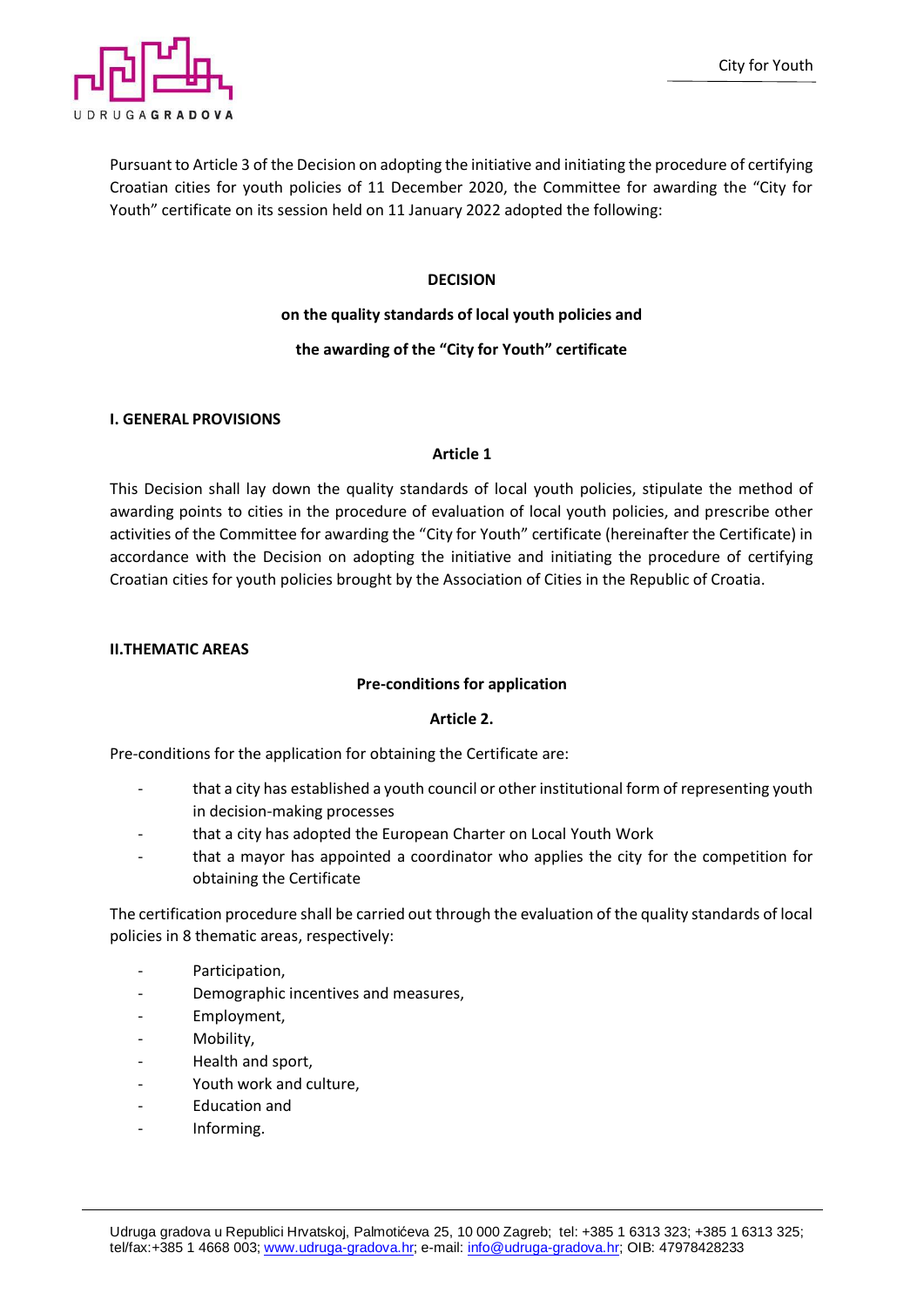

# **1. Participation**

## **Article 3**

Youth participation or active participation of youth in society and politics is related to the mechanisms of instigating the activation of youth in the community and in decision-making processes. The focus of this thematic area is on the assessment of the level at which the city creates a stimulative environment for the active engagement of youth.

Quality standards of local youth policy in the thematic area Participation

There is a local programme for youth through which youth participation is instigated.

There is a formal structure through which youth actively participate in decision making.

(e.g. formal inclusion of youth in working bodies of city councils, committee for awarding scholarships, committee for awarding City awards etc.)

(note: the mere existence of youth council does not meet this criterium) The city carries out participative budgeting.

(note: participative budgeting is regarded in the context of this criterium as defined in the Glossary – document "Guidelines for Candidacy")

The city supports youth volunteering.

(e.g. keeping record on volunteer hours, award for the best young volunteer, additional scores for city scholarships etc.)

The city instigates active engagement of youth.

(e.g. education on participation, award or acknowledgement for the most active young person in the community, starting initiatives etc.)

In the city there is a youth centre managed by the principle of co-management.

(e.g. youth make a minimum of 50% of members of the managing/programme council etc.) The city encourages and includes youth to participate in the planning of the city or settlement.

(note: public consultations do not meet this criterium) The city announces calls for non-formal youth initiatives.

(note: non-formal youth initiatives are regarded in the context of this criterium as defined in the Glossary – document "Guidelines for Candidacy")

The city instigates or carries out educational programmes with the aim of encouraging participation.

(e.g. bringing closer the work of local self-government bodies and budgeting to youth etc.) **Other**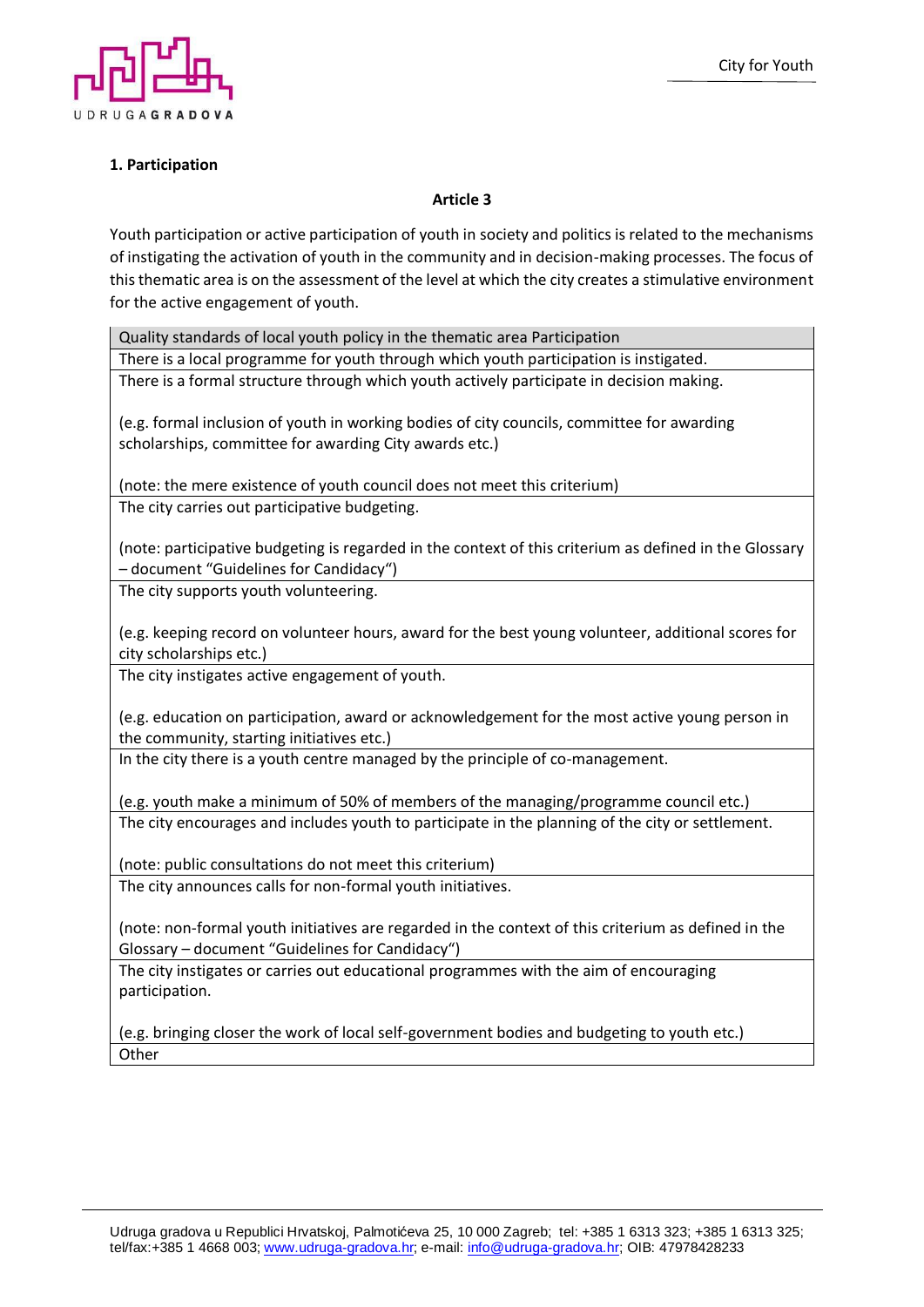

## **2. Demographic incentives and measures**

### **Article 4**

Demographic incentives and measures are related to the activities of the local community aimed at encouraging youth to stay in the local community, stimulating birth rate and ensuring a high quality of life for young parents, children and youth.

Quality standards of local youth policy in the thematic area Demographic incentives and measures The capacity of early and preschool educational institutions is at least  $95\%$ <sup>1</sup> of the total number of applications for registration received in current school year.

(note: public and private institutions are considered, and the option of the co-financing of enrolment in preschool institutions in neighbouring local self-government units)

(note2: a certificate issued by a kindergarden on the number of applications and the number of enrolled children can serve as evidence, and/or a certified statement of the competent head of the local unit on these information)

The city ensures that there are programmes for kindergarden groups in early and preschool educational institutions.

The city carries out participative budgeting.

(note: participative budgeting is regarded in the context of this criterium as defined in the Glossary – document "Guidelines for Candidacy")

The city ensures that there are programmes for children in public institutions whose founder is the city (libraries, museums, theatres).

(note: for the purpose of this Certificate, children are considered persons of up to 15 years of age) The city ensures that there are parents' benches (for baby changing).

The city ensures institutional support for employed young parents.

(e.g. there is a second shift in early and preschool educational institutions, day-care in schools etc.) The city co-finances or finances leisure-time activities of children outside of regular institutional programmes.

(note: for the purpose of this Certificate, children are considered persons of up to 15 years of age) The city ensures financial benefit or some other form of support for newborns. The city co-finances or finances the solving of the housing issue for youth.

(e.g. co-financing of buying construction land, co-financing of building material, co-financing of rentals, lower interest rates for the young who are buying their first real estate, awarding of apartments owned by cities, co-financing of building family houses)

(note: the criterium is met only if youth are particularly highlighted as a priority target group) The city has adopted a local programme of housing provision in which youth are the target group. The city instigates financial benefits and compensations for young parents who are still in education (students, pupils) or are unemployed.

 $<sup>1</sup>$  The percentage is determined based on the questionnaire survey conducted among the cities by the</sup> Association of Cities in the Republic of Croatia.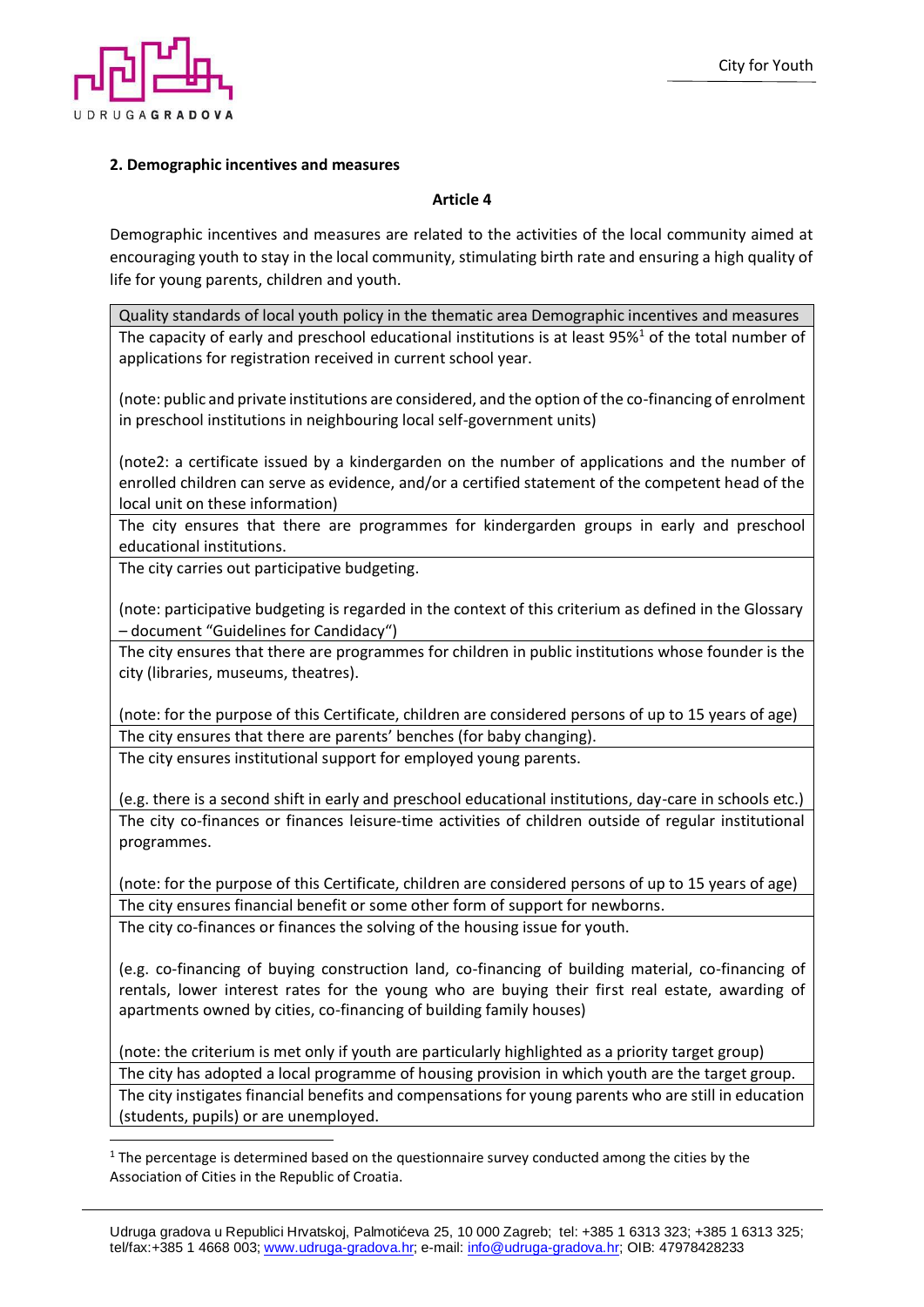

The city provides financial support to youth with fewer opportunities.

(e.g. youth leaving the alternative care system, those of lower socio-economic status, families with more children, persons with disabilities etc.)

The city finances or co-finances textbooks, meals and other school supplies for children of elementary school age

The city has The City Friend of Children status **Other** 

## **3. Employment**

## **Article 5**

This thematic area assesses the efforts of the local community towards ensuring the conditions for quality employment of youth through the measures that encourage youth to develop their competencies, and through creating an institutional framework for easier employment of youth.

Quality standards and practices of local youth policy in the thematic area Employment The city ensures financial support to youth employment measures.

(e.g. co-financing of loans to young entrepreneurs, self-employment, first employment, competitions for subsidies for costs of enterprises whose founders or employees are young persons, reduction of communal utility contributions etc.

The city carries out measures aimed at long-term unemployed youth.

(e.g. additional educations, professional training, incentives to employers who employ long-term unemployed youth)

(note: The city has to be the coordinator of the measure or the role of the city must be clear in a measure whose coordinator is another organization or institution)

The city (co)founds or instigates the establisment of entrepreneurial and startup incubators that will enable youth to develop entrepreneurship.

The city encourages traineeship and the implementation of work placement in public city institutions.

The city participates in connecting employers and youth.

(e.g. participates in organizing direct contacts, job faires etc.)

The city encourages the implementation of programmes and projects of CSOs focused on the development of youth competencies for the labour market.

The city adapts and/or makes available for co-working the spaces over which it has ownership. **Other** 

#### **4. Mobility**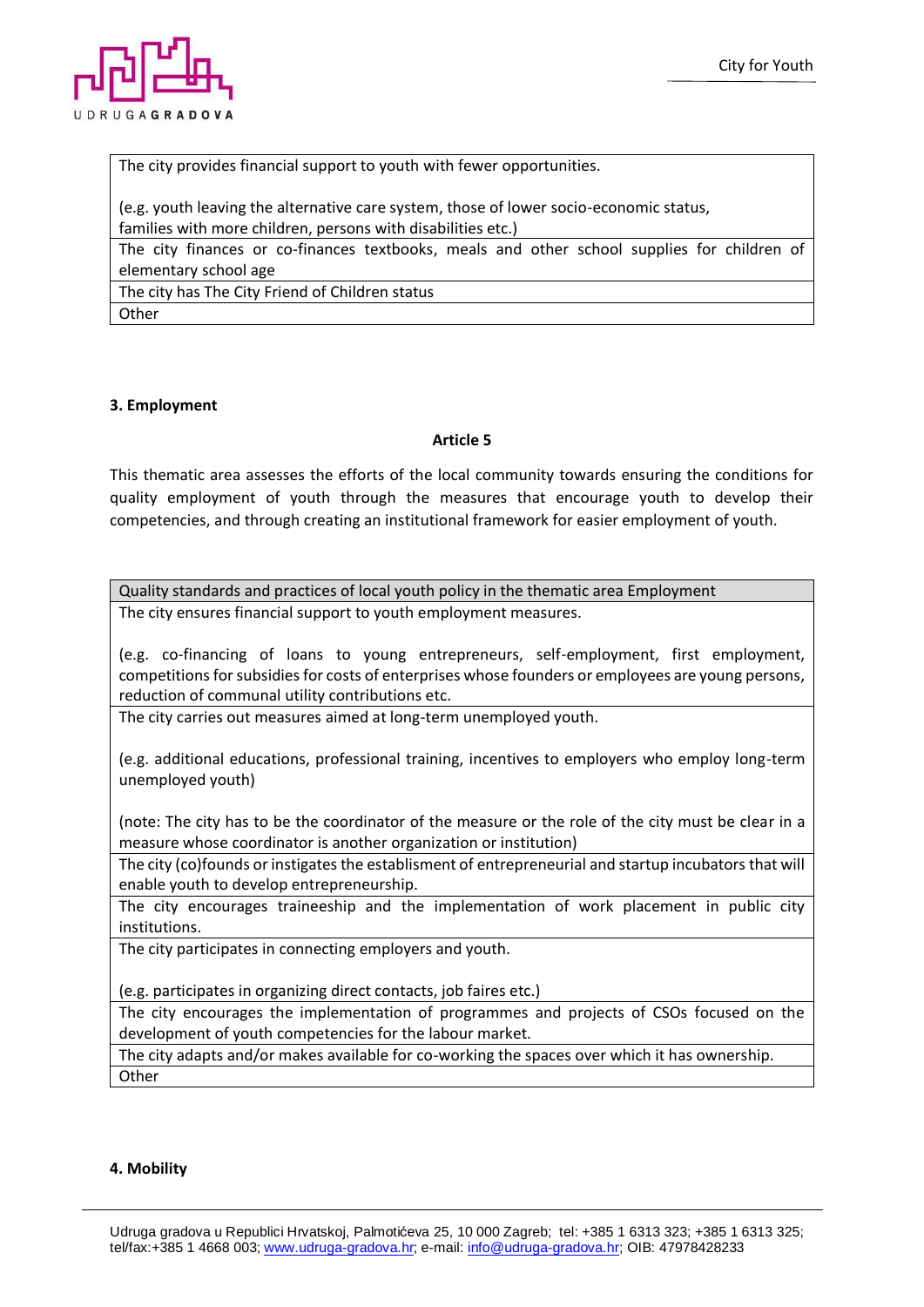

### **Article 6**

In the context of this questionnaire mobility has a threefold meaning, in the sense of traffic connections, facilitation of the movement of (young) persons with moving disabilities, and international mobility with the purpose of studying and training. The thematic area of Mobility assesses city's efforts in all three dimensions.

Quality standards of local youth policy in the thematic area Mobility

The city (co)finances public or other transport of youth.

(e.g. preferential prices of monthly/yearly tickets, co-financing of unprofitable public transport lines etc.)

The city provides non-scheduled transport of youth to extra-curricular activities and leisure time activities.

(e.g. transport to sports trainings, creative activities, transport on weekends etc.) The city encourages sustainable forms of transportation.

(e.g. there are systems of public bicycles or scooters, the city builds cycling infrastructure, and cofinances the purchase of the first bicycle etc.)

Enabled access to public city institutions for youth with disabilities.

The city provides transport of youth with disabilities.

(e.g. providing special vehicles for transporting persons with disabilities etc.) The city includes youth as participants in collaboration programmes with other local selfgovernment units.

(e.g. participation of youth during official visits to other cities at home and abroad, intercity collaboration of youth councils etc.)

The city co-finances international mobility of youth with the purpose of education and professional training.

(e.g. pre-financing of costs of international mobility, separate budget line for financing etc.) The city values youth participation in international mobility programmes and projects.

(e.g. additional scores in awarding scholarhips, acknowledgement of the Youthpass certificate etc.) The city creates a stimulating environment for the safe participation of youth in traffic.

(e.g. forums, workshops, campaigns, purchase of helmets etc.) **Other** 

#### **5. Health and sport**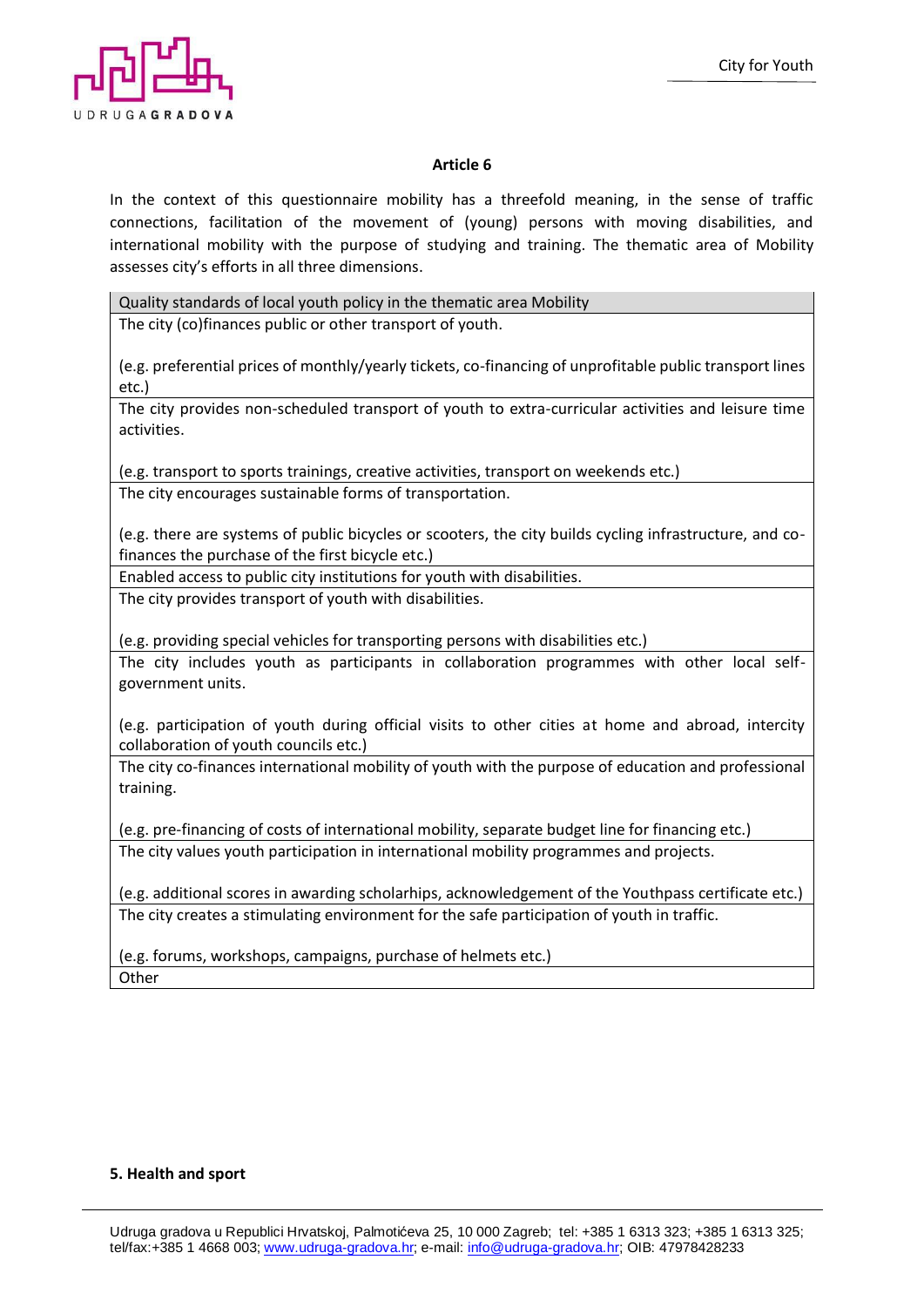

# **Article 7.**

Health is the condition of physical and psychological well-being, and as such goes beyond the understanding that it is just the absence of illness. With the aim of achieving a higher quality of life, developing healthy lifestyles of youth, encouraging sports activities and achieving a well-being of the community, this thematic area assesses the extent to which the city is committed to ensuring the activities that contribute to the mentioned aims, with a special emphasis on the availability of the activities to all social groups of youth.

Quality standards of local youth policy in the thematic area Health and sport The city creates conditions for an above-standard in the health system.

(e.g.salary supplements, co-financing of housing and transport, financing of expert teams etc. in the area of pediatric protection of children, gynaecological health, speech therapy etc.) Support to the systematic implementation of youth mental health programmes.

(e.g. founding of counselling services, financing, promotion etc.) Support to the systematic implementation of programmes for youth reproductive health.

(e.g. founding of counselling services, financing, promotion etc.)

The city works towards the prevention of violence, addiction and other undesirable behaviours. The city encourages healthy lifestyles.

(e.g. prevention programmes for preventing addictive behaviours, building of pedestrian and recreational pathways etc.)

The city continuously provides and maintains public sports and recreational infrastructure, which is accessible to all the interested youth.

(e.g. trim trails, street workout facilities, skate parks, pools, spots for fast bicycle reparation etc.)

(note: this criterium does not include children's playgrounds and parks) The city encourages sports programmes for youth.

(e.g. co-financing of programmes, fees etc.)

The city rewards special achievements in sports.

The city encourages healthy eating habits.

(e.g. school fruit scheme, honey day, short supply chains with local products etc.) **Other** 

#### **6. Youth work and culture**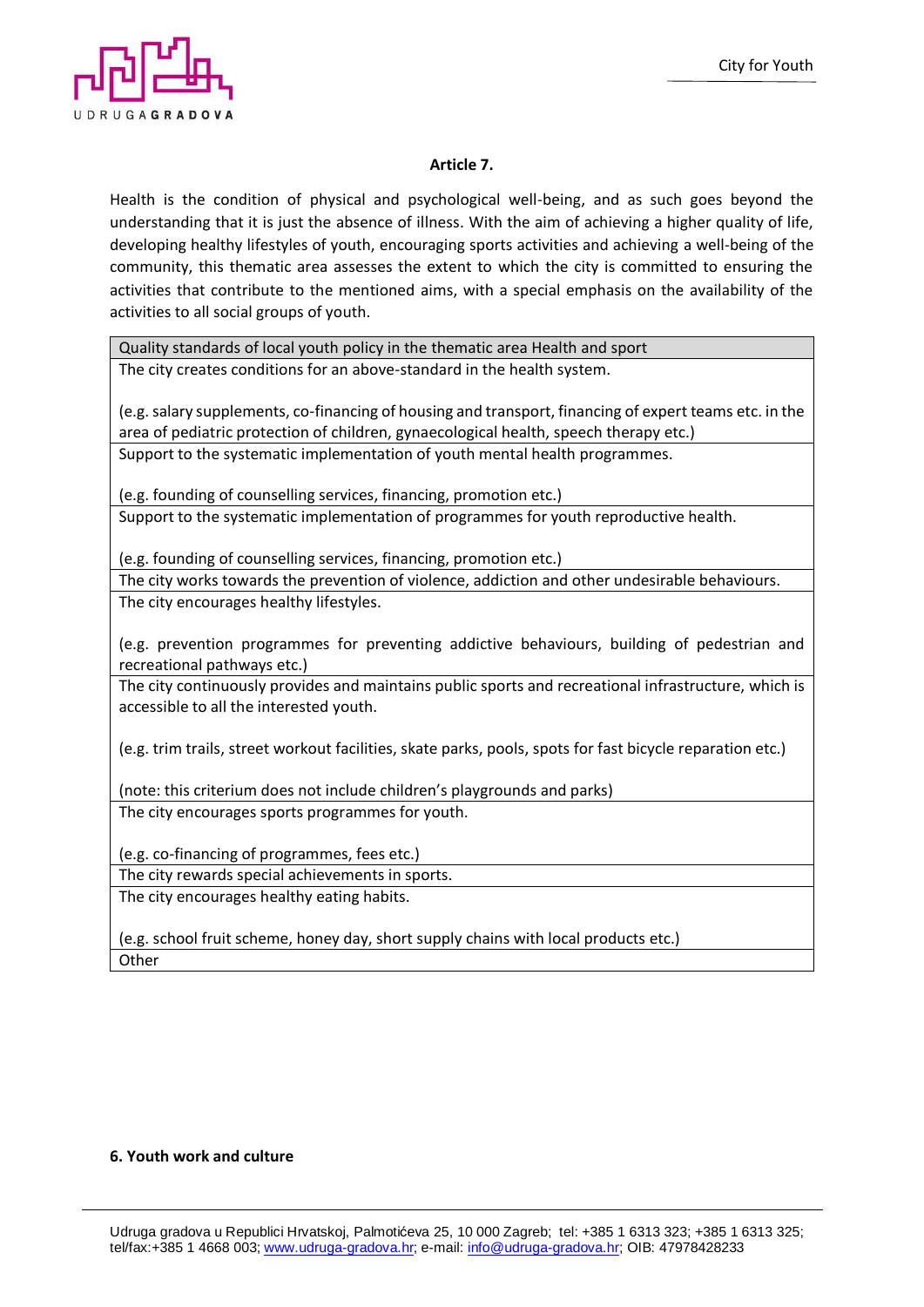

## **Article 8**

Youth work is a characteristic form of interaction between youth and professionals aimed at developing personal and social competencies of youth, as a segment of contribution to solving some of the current societal problems, primarily reflecting in the structured ways of spending leisure time. The importance of culture in this thematic area is understood as Participation in culture and art activities. A limited access to these types of activities can result in reduced opportunities for the young to develop social connections, and knowledge and skills that contribute to their personal development. This thematic area assesses the extent to which the city provides a stimulating environment for the development of youth work, and cultural and artistic practices.

Quality standards of local youth policy in the thematic area Youth work and culture The city announces a call in which youth is a special category.

(note: the call is considered in this sense only if youth are clearly distinguished in the text of the call) The city is a partner to associations in projects aimed at youth.

(note: only official documents clearly stating the role of the city shall be regarded as evidence – e.g. contracts, agreements etc.)

The city (co)finances formal or non-formal education of youth workers.

(e.g. (co)financing of travel costs, tuition fees, fees etc.)

(note: the term youth worker is regarded in the context of this criterium as defined in the Glossary – document "Guidelines for Candidacy")

The city awards an award for extracurricular success.

(note: within this criterium, awards for success in sports are not considered, and neither are awards for success in school competitions)

The city ensures accessibility of cultural activities for youth.

(e.g. preferential ticket prices, free space provided, transport to activities etc.) (note: the criterium is met only if it is clear that youth are a privileged social group in this context) The city co-finances youth leisure time activities.

(e.g. tuition fee for a foreign language school, music school, transport etc.)

(note: sports activities are not included in this criterium)

The city establishes or encourages the work of youth centres.

In institutions over which the city has founding rights there are programmes especially intended for youth.

(e.g. in libraries, museums, galleries, theatres etc.) (note: youth are regarded as persons between 15 and 30 years of age)

The city co-finances approved projects targeted at youth.

(e.g. in the cases when initial financing does not cover the implementation of the project completely)

The city promotes and encourages young talents in all artistic areas.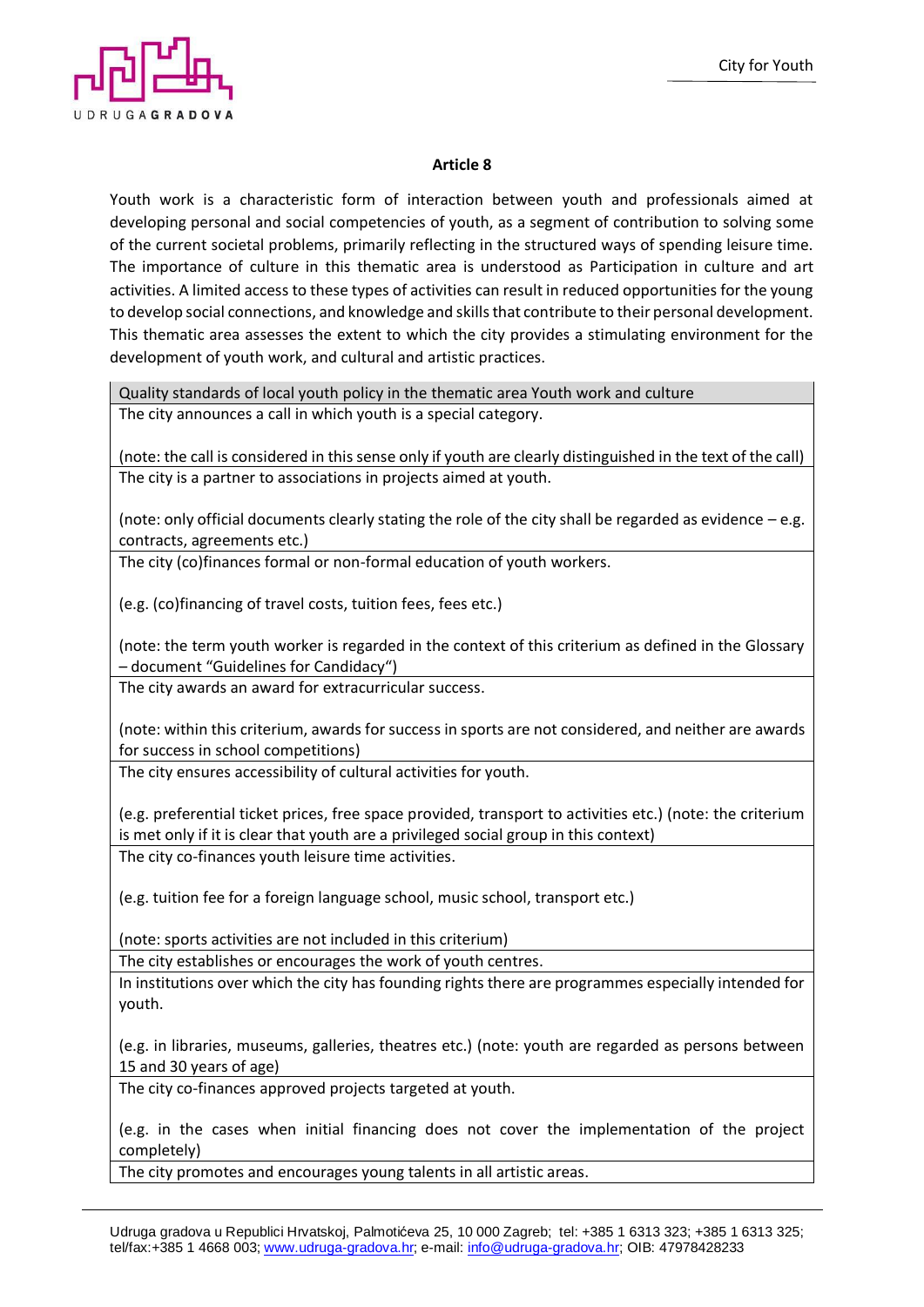

(e.g. young artists perform at events organized by the city, travel costs for performing elsewhere are covered etc.) **Other** 

## **7. Education**

## **Article 9**

Education is understood as formal and non-formal education. This thematic area assesses the extent to which access to education is provided to all social groups of youth in the city, and the extent to which the quality of education is instigated.

Quality standards of local youth policy in the thematic area Education The city (co)finances formal and non-formal educational programmes aimed at youth.

(e.g. debate clubs, music schools, school volunteer clubs etc.)

The city provides scholarships for secondary school pupils and students.

(note: the quality of the scholarship awarding system shall be evaluated according to the submitted documentation, which must include the total share of scholarships in the budget, the amount of an individual scholarship and the total number of awarded scholarships)

The city awards financial support to students and pupils.

(e.g. for going to competitions, exchanges, faires etc.)

The city gives an award for excellent achievements.

(e.g. school success, success at competitions etc.)

(note: this criterium does not include awards for sports achievements) The city provides assistance in learning.

(e.g. through NGOs, through the scholarship awardees helping other youth etc.) The city has a support system for youth from the NEET group.

(e.g. co-financing of retraining or additional training)

(note: The term NEET group is understood as defined in the Glossary – document "Guidelines for Candidacy")

The city encourages work with young talented innovators, scientists etc.

The city contributes to creating preconditions for implementing single-shift teaching.

The city creates preconditions for implementing the programme of civic education in schools or in the local community.

(note: besides through the system of formal education, the implementation of civic education programme is acceptable if done through NGOs, city organizations etc.)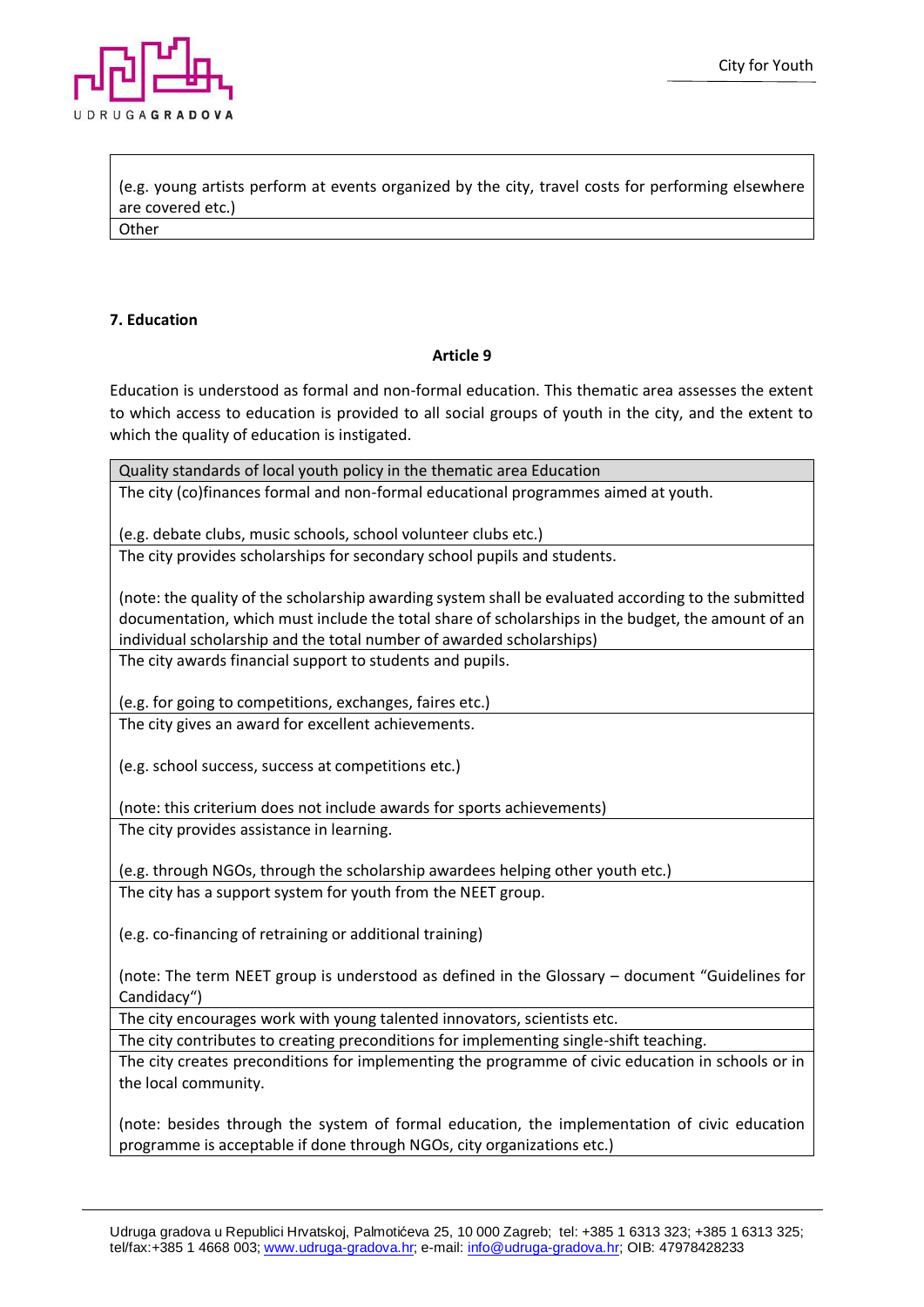

The city creates preconditions for the implementation of the programme of sustainable development in schools and in the local community.

The city creates preconditions for the implementation of the programme of digital and media literacy.

(e.g. equipping of classrooms) **Other** 

## **8. Informing**

## **Article 10**

Informing of youth is related to using adequate tools for conveying messages to youth, proactivity in communication, two-way communication and city's general targeting of youth as a special target group that needs to be communicated with in such a way that all characteristics of youth are considered.

Quality standards of local youth policy in the thematic area Informing

The city continuously provides the accessibility of information via social networks.

(e.g. Facebook, Instagram, Youtube, Viber, WhatsApp etc.)

(note: for meeting this criterium, there has to be at least one post intended for youth per month, in the last 6 months)

The internet website of the city has a special section for youth.

(note: the mentioned section needs to be updated regularly)

The city provides media presence of youth and topics relevant to youth in the local media.

(e.g. The city shares local media notifications on its channels, excerpts from the city newsletter etc.) The city supports entities in charge of informing youth.

(e.g. info centres, youth clubs etc.)

The city provides internet access in public areas and public spaces to the young who cannot afford it.

In the city there is an official in charge of local youth policies and responsible for making the information easily accessible to youth.

(e.g. contact on the city website)

(note: this has to be evident in the Rulebook on Internal Regulation and/or in the job description) The city (co)organizes events with the aim of informing youth on the opportunities available to youth in the local community.

(e.g. fair of NGOs, fair of scholarships, fair of secondary schools, fair of faculties etc.)

The city is committed to motivating schools for providing information on the opportuinites available to youth in the local community.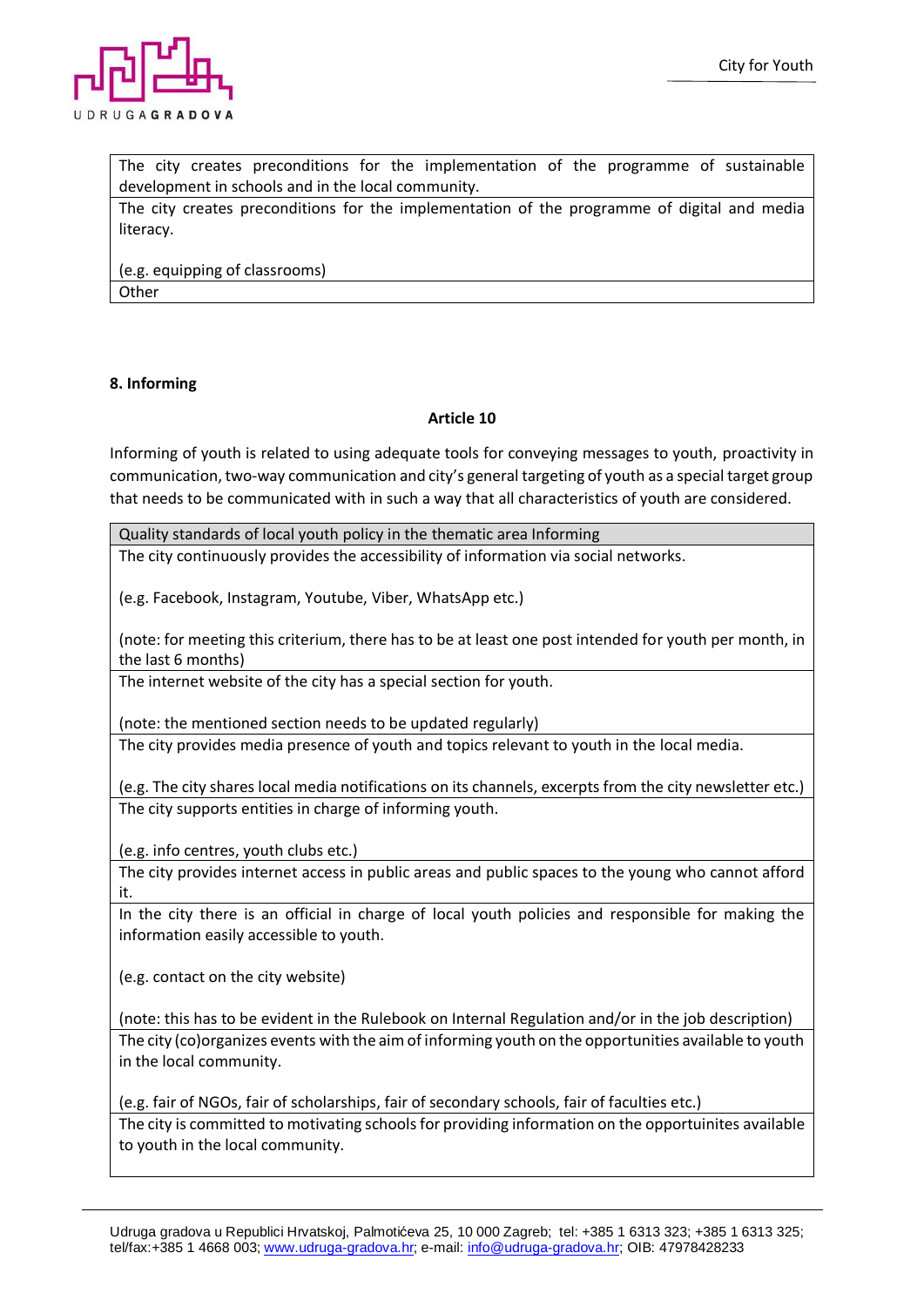

(e.g. sending information to schools etc.) **Other** 

### **III. SCORING PROCEDURE**

#### **Method of evaluating measures**

#### **Article 11**

All the proposed measures need to be in effect at least 6 months before applying for candidacy.

The Committee for awarding the Certificate reserves the right to assess the relevance of the practices specified within the thematic areas.

Every specified measure needs to be supported with adequate evidence of having been met by the applicant.

Coordinator of every suggested measure needs to be the city (financing, co-financing, providing space etc.).

The proposed measure can refer to citizens in general, not just youth, but youth need to have certain benefits within the proposed measure, in order for the measure to be considered in the scoring process.

Although youth are defined as a social group between 15 and 30 years of age, the proposed measures can also refer to a broader age group (e.g. up to 35 or 40 years), if this is stipulated by the general act.

If one measure consists of multiple elements (e.g. the system of awarding scholarships – consists of scholarships for deficitary occupations, values volunteer hours etc.), the same measure can be nominated in multiple areas, with a clear explanation.

After evaluation, the Committee can request additional evidence on the implemented measure, in order to assess the quality of the measure.

Inclusiveness is a criterium referring to all areas, albeit not being a measure itself. Without inclusiveness it is not possible to score 100% in a particular thematic area. Inclusiveness is in this context defined as the promotion of social inclusiveness by facilitating access to all the opportunities for youth with fewer opportunities. The youth with fewer opportunities are those in need of additional support regarding the fact that they are in an unfavourable position compared to their peers, due to the various obstacles such as disablement, health problems, educational difficulties, cultural differences or economic, social or geographic hindrances, including the youth from marginalized communities or in danger of facing discrimination based on any of the elements provided in Article 21 of the Charter of Fundamental Rights of the European Union [\(https://www.salto](https://www.salto-youth.net/downloads/4-17-3103/InclusionAndDiversityStrategy.pdf)[youth.net/downloads/4-17-3103/InclusionAndDiversityStrategy.pdf\)](https://www.salto-youth.net/downloads/4-17-3103/InclusionAndDiversityStrategy.pdf).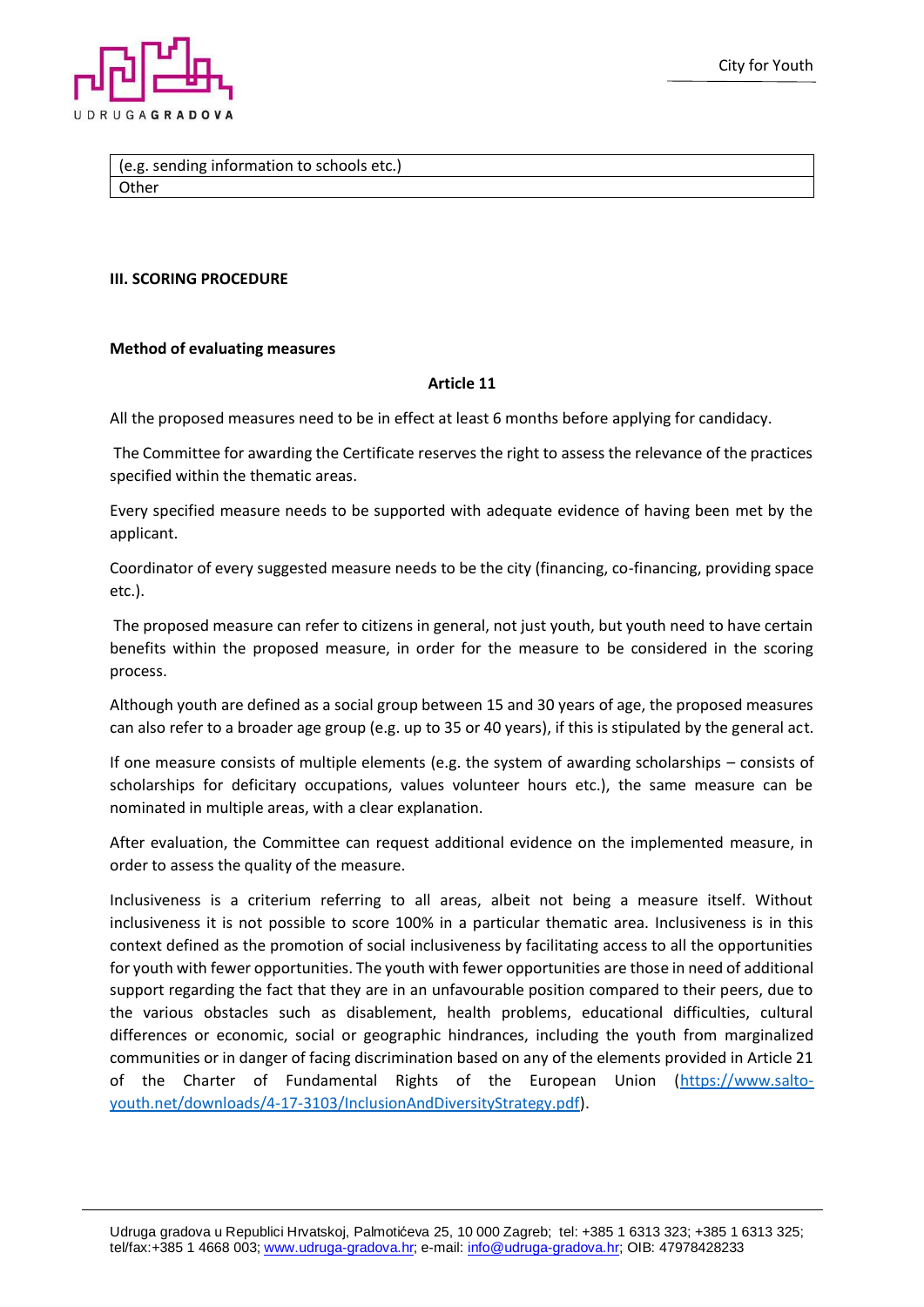

## **Evaluation of measures**

## **Article 12**

Candidates are awarded a certain number of points (1-10) for every thematic unit.

Based on the results obtained from the questionnaire survey conducted among the cities by the Association of Cities in the Republic of Croatia, the following system of criteria for receiving the Ceritificate is established:

- cities of up to 10 thousand inhabitants minimally a total of 60%,
- cities of between 10 and 35 thousand inhabitants minimally a total of 70%,
- cities of more than 35 thousand inhabitants minimally a total of 80% of reached standards of the local youth policy quality.

All cities must meet a minimum of 50% of the criteria set in each particular thematic area.

If a city has the "City Friend of Children" certificate, this will also be considered while scoring, however, this is not a criterium for obtaining the Certificate.

## **IV. DECISION ON AWARDING THE CERTIFICATE**

## **Article 13**

The Committee for awarding the "City for Youth" certificate shall reach a decision on awarding the "City for Youth" certificate.

## **V. FINAL PROVISIONS**

## **Article 14**

The only competent body for the interpretation of the provisions of this Decision is the Committee for awarding the "City for Youth" certificate.

## **Article15**

Upon the entry into force of this Decision, the Decision on the quality standards of local youth policies and the awarding of the City for Youth certificate of 18 January 2021 shall cease to be valid.

## **Article 16**